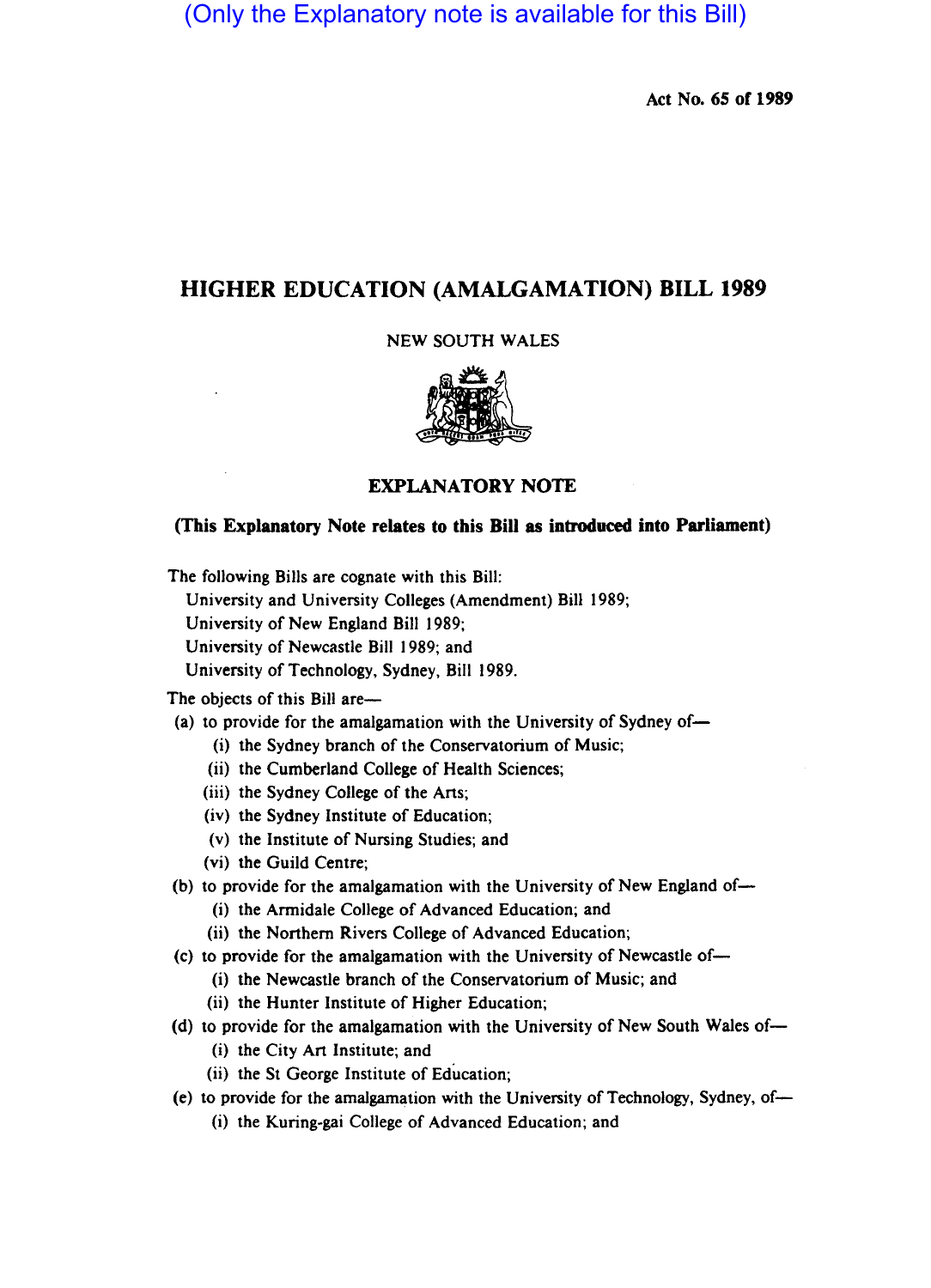- (ii) the Institute of Technical and Adult Teacher Education;
- (f) to provide for the amalgamation with Macquarie University of the Institute of Early Childhood Studies: and
- (g) to enact savings. transitional and other provisions as a consequence of the proposed amalgamations.

## PART 1-PRELIMINARY

This Part contains provisions-

- (a) specifying the short title of the proposed Act (clause 1);
- (b) providing for the commencement of the proposed Act on a day or days to be appointed by proclamation (clause 2); and
- (c) defining certain expressions for the purposes of the proposed Act (clause 3).

#### PART 2-THE ARMIDALE COLLEGE OF ADVANCED EDUCATION

This Part contains a provision that abolishes the Armidale College of Advanced Education. dissolves its Council, provides for the transfer of its property, and of its rights to control certain land, to the University of New England and provides for the continuance of its by-laws (clause 4).

## PART 3-THE CONSERVATORIUM OF MUSIC

This Part contains provisions-

- (a) defining certain expressions for the purposes of the proposed Part (clause 5);
- (b) abolishing the Conservatorium of Music and dissolving its Board of Governors (clause 6);
- (c) providing for the transfer of the property of the Sydney branch of the Conservatorium of Music, and of its rights to control certain land, to the University of Sydney (clause 7);
- (d) providing for the transfer of the property of the Newcastle branch of the Conservatorium of Music, and of its rights to control certain land, to the University of Newcastle (clause 8); and
- (e) repealing the New South Wales State Conservatorium of Music By-law (clause 9).

#### PART 4-THE CUMBERLAND COLLEGE OF HEALTH SCIENCES

This Part contains a provision that abolishes the Cumberland College of Health Sciences, dissolves its Council, provides for the transfer of its property, and of its rights to control certain land, to the University of Sydney and repeals the Cumberland College of Health Sciences By-law (clause 10).

## PART 5-THE HUNTER INSTITUTE OF HIGHER EDUCATION

This Part contains a provision that abolishes the Hunter Institute of Higher Education, dissolves its Council, provides for the transfer of its property, and of its rights to control certain land, to the University of Newcastle and provides for the continuance of its bylaws (clause 11).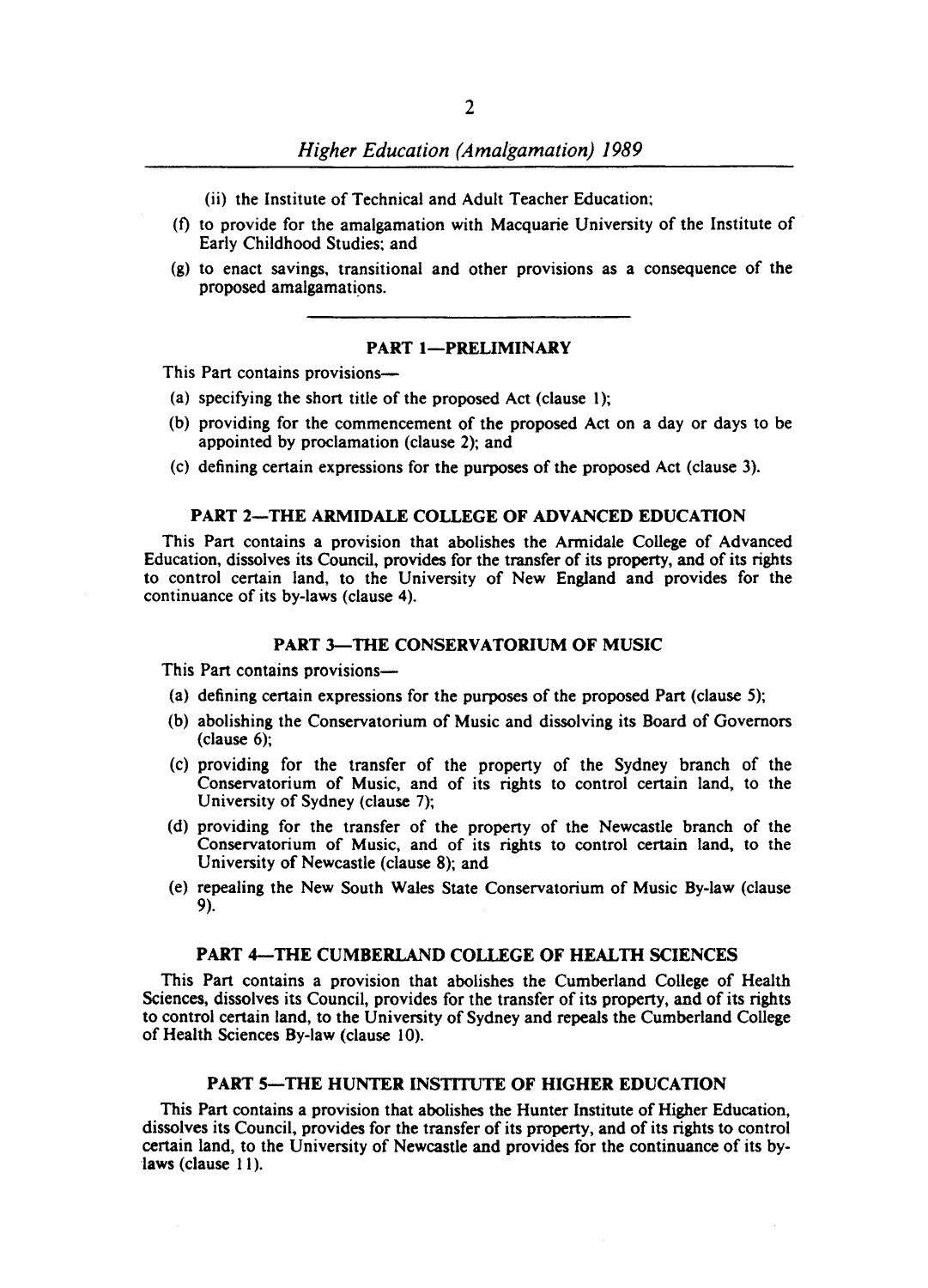*Higher Education (Amalgamation) 1989* 

#### PART 6-THE INSTITUTE OF THE ARTS

This Part contains provisions—

- (a) abolishing the Institute of the Arts and dissolving its Board of Governors (clause 12);
- (b) providing for the transfer of the property of the Institute of the Arts that relates to the Sydney College of the Arts, and of the rights of the Institute of the Arts to control certain land in relation to the College of the Arts, to the University of Sydney (clause 13);
- (c) providing for the transfer of the property of the Institute of the Arts that relates to the City Art Institute, and of the rights of the Institute of the Arts to control certain land in relation to the City Art Institute, to the University of New South Wales (clause 14); and
- (d) repealing the Institute of the Arts (Transferred Employees) Regulation 1987 (clause 15).

#### PART 7-THE KURING-GAI COLLEGE OF ADVANCED EDUCATION

This Part contains a provision that abolishes the Kuring-gai College of Advanced Education, dissolves its Council, provides for the transfer of its property, and of its rights to control certain land, to the University of Technology, Sydney, and provides for the continuance of its by-laws (clause 16).

## PART 8-THE NORTHERN RIVERS COLLEGE OF ADVANCED EDUCATION

This Part contains a provision that abolishes the Northern Rivers College of Advanced Education, dissolves its Council, provides for the transfer of its property, and of its rights to control certain land, to the University of New England and provides for the continuance of its by-laws (clause 17).

#### PART 9-THE SYDNEY COLLEGE OF ADVANCED EDUCATION

This Part contains provisions-

- (a) abolishing the Sydney College of Advanced Education and dissolving its Council (clause 18);
- (b) providing for the transfer of the property of the College that relates to the Sydney Institute of Education, and of the College's rights to control certain land in relation to the Institute, to the University of Sydney (clause 19);
- (c) providing for the transfer of the property of the College that relates to the Institute of Nursing Studies, and of the College's rights to control certain land in relation to the Institute, to the University of Sydney (clause 20);
- (d) providing for the transfer of the property of the College that relates to the Guild Centre, and of the College's rights to control certain land in relation to the Guild Centre, to the University of Sydney (clause 21);
- (e) providing for the transfer of the property of the College that relates to the St George Institute of Education, and of the College's rights to control certain land in relation to the Institute, to the University of New South Wales (clause 22);
- (1) providing for the transfer of the property of the College that relates to the Institute of Early Childhood Studies, and of the College's rights to control certain land in relation to the Institute. to Macquarie University (clause 23);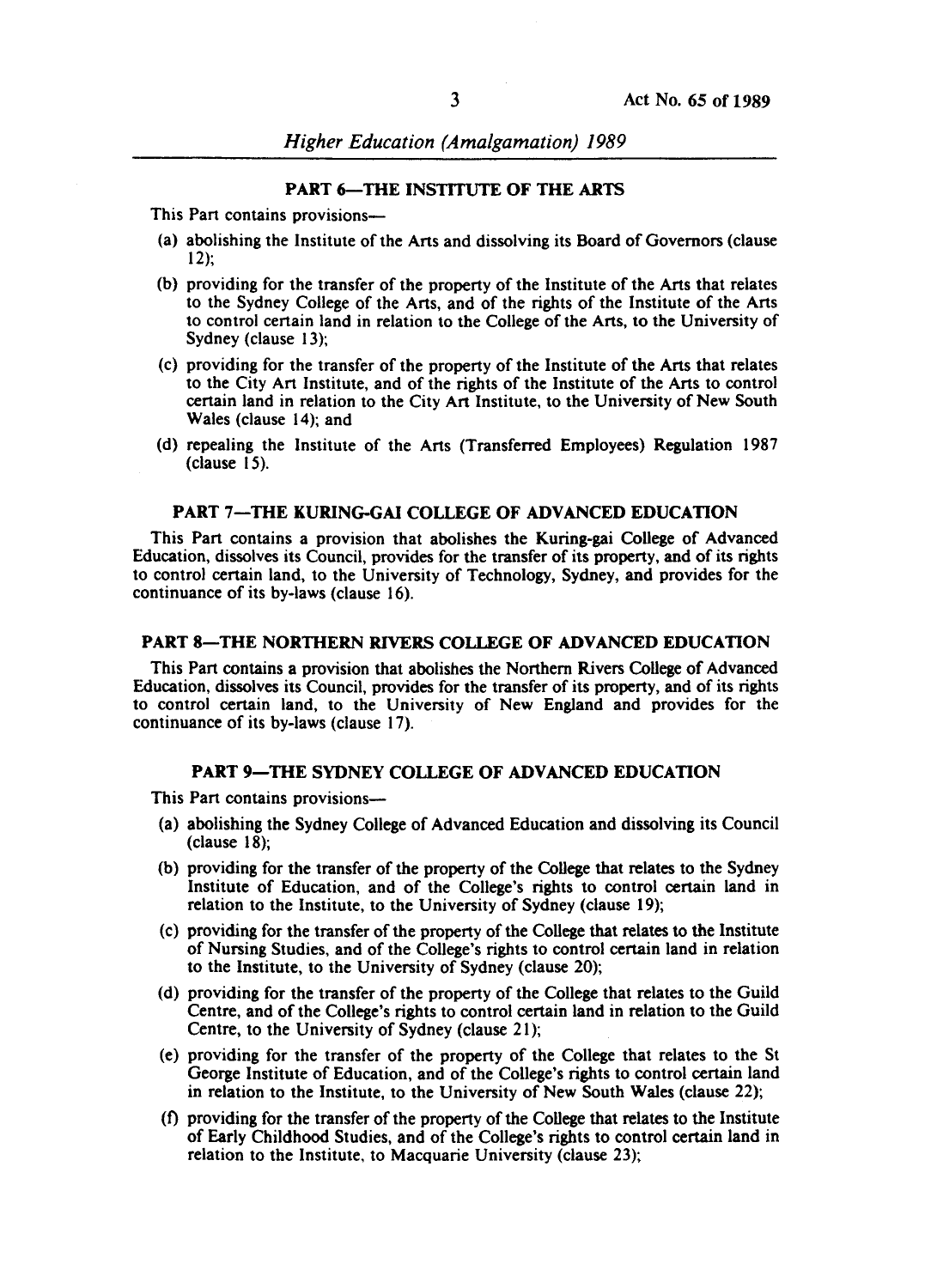- (g) providing for the transfer of the property of the College that relates to the Institute of Technical and Adult Teacher Education, and of the College's rights to control certain land in relation to the Institute, to the University of Technology, Sydney (clause 24): and
- (h) repealing the Sydney College of Advanced Education By-law 1982 and the Sydney College of Advanced Education Regulation 1981 (clause 25).

# PART 10-TRANSFER OF STAFF

This Part contains provisions-

- (a) defining certain expressions for the purposes of the proposed Part (clause 26);
- (b) transferring the officers of each institution to be abolished by the proposed Act to the relevant university on terms and conditions to be agreed upon between the institution and the university (clause 27);
- (c) providing that the terms and conditions to be agreed upon relating to the remuneration and duration of appointment of an officer are to be no less favourable than those currently applying to the officer (clause 28);
- (d) enabling such an officer to continue to contribute to the superannuation scheme currently applying to the officer (clause 29);
- (e) saving the accrued rights of such an officer to annual leave, long service leave and sick leave, but providing that, from the time of transfer, accruing leave is to be calculated at rates currently applying to university officers (clause 30);
- (t) preventing a transferred officer from claiming benefits of the same kind under the proposed Act and any other Act (clause 31);
- (g) allowing (for a period of 3 years) a transferred officer who was, before being transferred. a member of the Public Service with at least 5 years' service to apply for positions in the Public Service as if he or she were still such a member (clause 32);
- (h) transferring the temporary staff members of the institutions to be abolished by the proposed Act to the relevant university on the same terms and conditions as those currently applying to those members (clause 33);
- (i) providing that a fixed term contract between a person and such an institution shall be taken to be a contract with the relevant university (clause 34); and
- (j) stating that nothing in the proposed Part affects the operation of the Industrial Arbitration Act 1940 (clause 35).

## PART 11-GENERAL

This Part contains provisions-

- (a) transferring to the relevant university the assets, rights, liabilities and obligations of each institution to be abolished by the proposed Act (clause 36);
- (b) allowing disputes relating to the transfer to the relevant university of property, assets, rights. liabilities and obligations of such an institution to be determined by the Minister (clause 37);
- (c) transferring the students of such an institution to the relevant university and providing for the continuation of their courses and the conferring of appropriate awards by that university (clause 38);
- (d) saving delegations made by the governing body of such an institution until revoked by the governing body of the relevant university (clause 39);